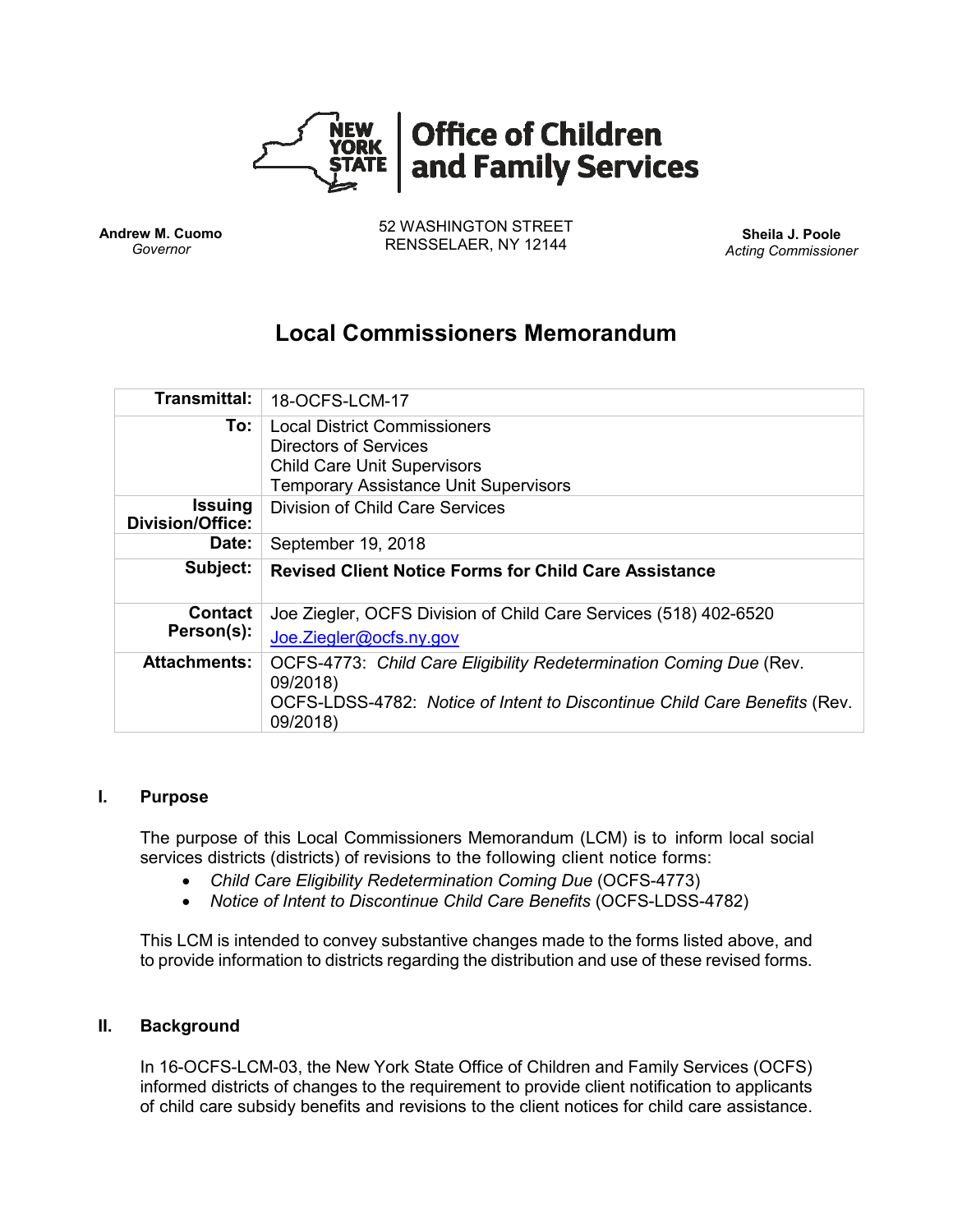The current LCM updates two of the client notice forms, *Child Care Eligibility Redetermination Coming Due* (OCFS-4773) and *Notice of Intent to Discontinue Child Care Benefits* (OCFS-LDSS-4782), but does not replace the requirements for districts set forth in 16-OCFS-LCM-03.

# **III. Revised Client Notice Forms**

If a district wishes to use local versions that are equivalents of the client notice forms in this LCM, such forms must be approved by the OCFS Division of Child Care Services (DCCS) prior to their use by the district. Any previous DCCS approval of a local version of these forms is now revoked. Please revise the local versions appropriately and resubmit to DCCS for approval prior to their use by the district.

**OCFS-4773** (Rev. 09/2018) *Child Care Eligibility Redetermination Coming Due* must be used by the district to notify the family that the redetermination of their programmatic and family eligibility is coming due, and to advise the family of the documentation needed to determine their continuing eligibility for child care assistance. The following changes have been made to this form:

- The overall formatting and wording of the form has been changed to remove redundancies and enhance clarity and readability.
- The first item of required documentation has been updated to include a third type of application: the OCFS-6025, *Application for Child Care Assistance.* This application type was not previously listed. Additionally, the name of the LDSS-2921 has been updated.
- Proof of income has been revised to align with the OCFS-6025, *Application for Child Care Assistance*.
- The term "verification" is replaced by "proof."
- Proof of education/training is included as a separate documentation item.
- Clients are advised of the implications of failure to submit the requested information on time, specifically for child care benefits in lieu of temporary assistance or transitional child care.

**OCFS-LDSS-4872** (Rev. 09/2018) *Notice of Intent to Discontinue Child Care Benefits* must be used by the district when it intends to end the child care benefit. The only change made to this form was a language revision to the fourth reason to discontinue benefits, which refers to missing information from the client. Clients are advised that without the requested information, the district is unable to determine the client's continued eligibility for such services and is also unable to determine eligibility for transitional child care.

# **IV. Access to the Revised Client Notice Forms**

The revised client notice forms are available in English and Spanish on the OCFS intranet and internet websites at <http://ocfs.state.nyenet/admin/Forms/> and [http://ocfs.ny.gov/main/documents/docsChildCare.asp,](http://ocfs.ny.gov/main/documents/docsChildCare.asp) respectively. These forms will soon be available in Chinese, Haitian Creole, Korean, Italian, and Russian on the OCFS intranet and internet websites.